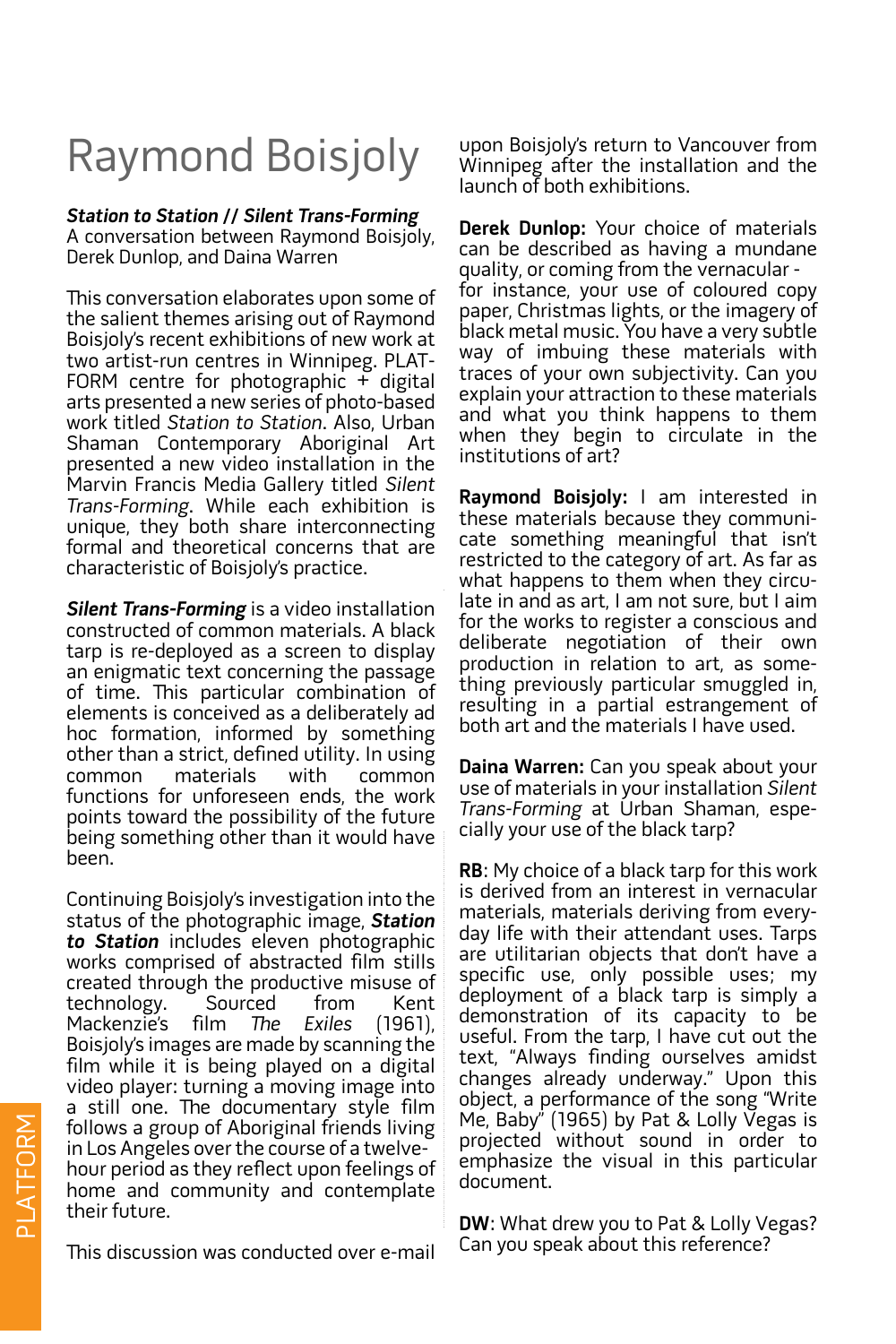**RB**: Pat & Lolly Vegas are really fascinat- ing figures. I have done other research concerning Indigenous participation in modernity;the choice of this video is an extension of that ongoing concern. Within ten years of this performance, Pat & Lolly would progress from wearing sharply-tailored suits while playing a derivative pop song to playing disco music wearing pow wow regalia on national TV. This transition models other developments in Indigenous politics. It is interesting to see this manifest in the context of pop music.

**DD**: How did you come across Kent MacKenzie's film The Exiles (1961)?

**RB**: The first time I encountered The Exiles was when it was available streaming on Netflix, it was maybe 2010. Despite the interest in this film gener-<br>ated by Thom Andersen's documentary Los Angeles Plays Itself (2003), I happened upon MacKenzie's film without any prior knowledge of its existence. I had been engaged in researching histories that are reflected in the film's portrayal of Indigenous peoples, especially histories of cultural transformation, introduced technologies and processes, and the removal or migra- tion of Indigenous peoples to urban centres, so this was a crucial film to see and respond to in some way.

**DD**: Can you explain a little bit more about the process by which you capture the images. Are they random? Or are you making conscious choices about when to freeze the images?

**RB**: The images are produced by playing a digitized file of MacKenzie's film on an iPad which is then placed on a flatbed scanner. The film, playing at  $1/5$  the normal speed, resists the scanner's attempts to fix its image. I scanned the entirety of the film over five hours; the process does not allow me the possibility of choosing what is captured. I would not call them "random" captures; they are rather images premised on varied contingencies.

**DW**: Could you also speak about the era to which both of these exhibitions refer, and why that particular time period is significant for you in terms of cultural art history and an Urban Aboriginal art history?

**RB**: I am very interested in the way popu- lar culture can index larger societal changes. With both of these works, the material in question does not necessarily constitute a stable point of reference for histories of Urban Indigenous peoples, let alone their art. Given the complexity of the issue, that Urban Indigenous experience is not as easily legible for a<br>public satisfied with conventional imaginings of Indigenous cultural practice, these documents allow for a different approach to the issue that diffuses the demand that the cultural manifestation of the struggle of Indigenous peoples be a primarily visual phenomenon. What happens when Indigeneity persists in obscure ways?

**DD**: The work in the exhibition Station to Station speaks back to the film in a very specific way. To some degree you are inserting your own subjectivity into the film, but in other ways, you let the mediation of technologies speak for you. When I think of artists who appropriate images from the media or popular culture, often it is for a desire to reclaim, or as a way of re-working representation. I feel like something different is happen- ing in this work, partly because of your decision to use The Exiles as your source material. The Exiles is a complex and nuanced portrayal of Indigenous experi- ence. It is not obviously stereotypical. What is it that you are trying to see differently by turning the moving images into still ones?

**RB**: Given the context in which I encountered the film, this technological mediation is central to this work. I struggle with articulating what the potential  $i$ mplications are for this sort of work. The film and its characters, visualized in this way, show something that must always evade capture, that remains a fugitive element denying fixity. Work concerning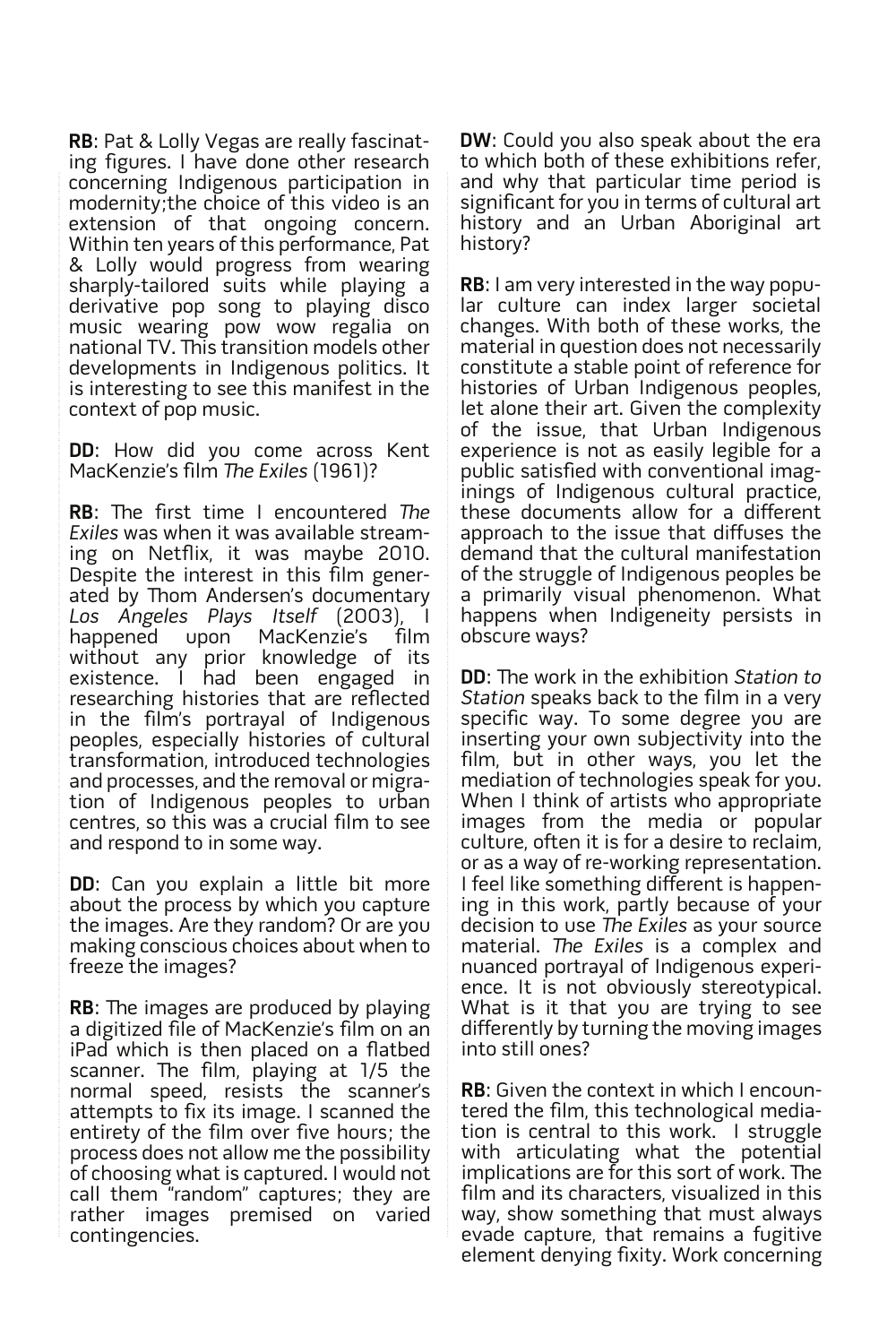stereotypes is often posed as a challenge to those stereotypes, positing a more authentic reality existing beyond the reductive tendencies of stereotyping. What I am trying to see through this is that there is always an element that will exceed our understanding because our tools for seeing are never precise enough.

**DD:** You've used the term "creative misrecognition" as a way to refer to your process—for example, the meeting of two incongruous technologies. It's a very evocative concept; can you elaborate a bit more on this concept in relation to both exhibitions?

**RB**: I have never considered this term as something in particular but always in relation to various facets of art, from the production of art to its reception. In the case of these scanner works, the creative or productive misrecognition can be seen in the redeployment of technolo-<br>gies for unintended ends. That is, because these technologies, the iPad and the scanner, can be used in this way, the work demonstrates an unforeseen possibility of their functioning, a produc- tive misrecognition of their uses.

With Silent Trans-Forming, the misrecognition is more complete or all encom-<br>passing for me, as if it had no outside, as if all practice were impacted by misrecognition or understandings derived from this misrecognition. The text, "Always finding ourselves amidst changes already underway," registers a strange sentiment concerning historical change or transformation. The demands of the situation articulated in its text are multiple, and only by mistaking these things for something simpler or more manageable provides the capacity to act in the face of something difficult. Misrecognition provides a way in and a way through.

**DD**: There is often an elusive kind of transformation happening in your work. Either you are recording a transforma- tion, or a transformation happens as a result of the mixed meeting of materials.

Images often emerge within the condi- tions of a restricted or highly controlled framework. In relation to this strategy, you've mentioned that, "The process by which something becomes visible can also destroy it." You seem to be testing the limitations of your materials, while at the same time questioning the limits, or the possibility of representation itself. Can you elaborate a bit more on these tensions and maybe discuss why they are important to you?

**RB**: I am interested in processes that thing is undergoing numerous transfor-<br>mations. The *Rez Gas* works are images of independent, Indigenous-owned gas stations situated on reserves that have been faded into black construction paper. These works, using the sun as a tool in their production, are demonstra- tive of this idea that what produces an image can also destroy it. I am thinking of this destruction as the transformation of an object into something else not<br>immediately convenient to our understanding or existence. The work persists in some strange way despite the fact that it is no longer what it was. Every material offers a limit, every material presents an obstacle to representation, every tool, while useful, is only relatively precise. This thinking guides the work in both exhibitions.

**DD**: There is often present in your work a fluctuation between the general and the specific. I am thinking about the way the motif of the gas station is operating in your different bodies of work. The appearance of the gas station in Station to Station takes on greater meaning because of its earlier appearance in Rez Gas. In each case the gas station stands in as a kind of common emblem, but it also can be understood as a unique, individual organization with very specific socio-historical connotations. There is a fluctuation between the general and the specific. Can you discuss a bit more the relationship between these two terms, and how you think about them in relationship to your practice?